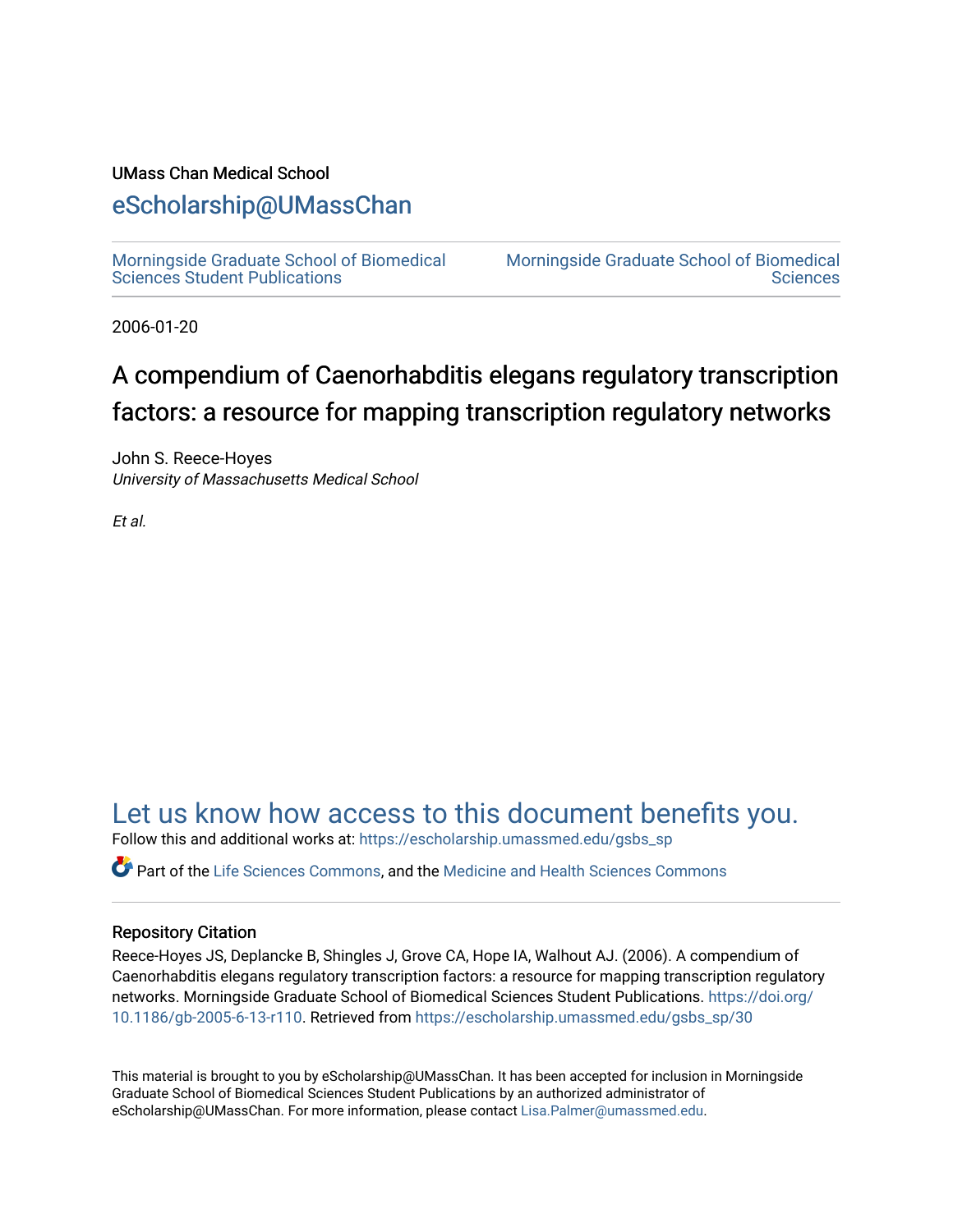# <sup>2005</sup> Reece-Hoyes et al. Volume 6, Issue 13, Article R110 **[Open Access](http://www.biomedcentral.com/info/about/charter/)** Research

# **A compendium of** *Caenorhabditis elegans* **regulatory transcription factors: a resource for mapping transcription regulatory networks** John S Reece-Hoyes¤\*, Bart Deplancke¤†, Jane Shingles\*, Christian A Grove†, Ian A Hope\* and Albertha JM Walhout†

Addresses: \*Institute of Integrative and Comparative Biology, Faculty of Biological Sciences, School of Biology, University of Leeds, Woodhouse Lane, Leeds LS2 9JT, UK. †Program in Gene Function and Expression and Program in Molecular Medicine, University of Massachusetts Medical School, Worcester, 364 Plantation Street, Lazare Research Building, Room 605, MA 01605, USA.

¤ These authors contributed equally to this work.

Correspondence: Albertha JM Walhout. E-mail: marian.walhout@umassmed.edu

Published: 30 December 2005

*Genome Biology* 2005, **6:**R110 (doi:10.1186/gb-2005-6-13-r110)

[The electronic version of this article is the complete one and can be](http://genomebiology.com/2005/6/13/R110)  found online at http://genomebiology.com/2005/6/13/R110

© 2005 Reece-Hoyes *et al*.; licensee BioMed Central Ltd.

[This is an open access article distributed under the terms of the Creative Commons Attribution License \(http://creativecommons.org/licenses/by/2.0\), which](http://creativecommons.org/licenses/by/2.0)  permits unrestricted use, distribution, and reproduction in any medium, provided the original work is properly cited.

Received: 26 September 2005 Revised: 7 November 2005 Accepted: 28 November 2005

# **Abstract**

**Background:** Transcription regulatory networks are composed of interactions between transcription factors and their target genes. Whereas unicellular networks have been studied extensively, metazoan transcription regulatory networks remain largely unexplored. *Caenorhabditis elegans* provides a powerful model to study such metazoan networks because its genome is completely sequenced and many functional genomic tools are available. While *C. elegans* gene predictions have undergone continuous refinement, this is not true for the annotation of functional transcription factors. The comprehensive identification of transcription factors is essential for the systematic mapping of transcription regulatory networks because it enables the creation of physical transcription factor resources that can be used in assays to map interactions between transcription factors and their target genes.

**Results:** By computational searches and extensive manual curation, we have identified a compendium of 934 transcription factor genes (referred to as wTF2.0). We find that manual curation drastically reduces the number of both false positive and false negative transcription factor predictions. We discuss how transcription factor splice variants and dimer formation may affect the total number of functional transcription factors. In contrast to mouse transcription factor genes, we find that *C. elegans* transcription factor genes do not undergo significantly more splicing than other genes. This difference may contribute to differences in organism complexity. We identify candidate redundant worm transcription factor genes and orthologous worm and human transcription factor pairs. Finally, we discuss how wTF2.0 can be used together with physical transcription factor clone resources to facilitate the systematic mapping of *C. elegans* transcription regulatory networks.

**Conclusion:** wTF2.0 provides a starting point to decipher the transcription regulatory networks that control metazoan development and function.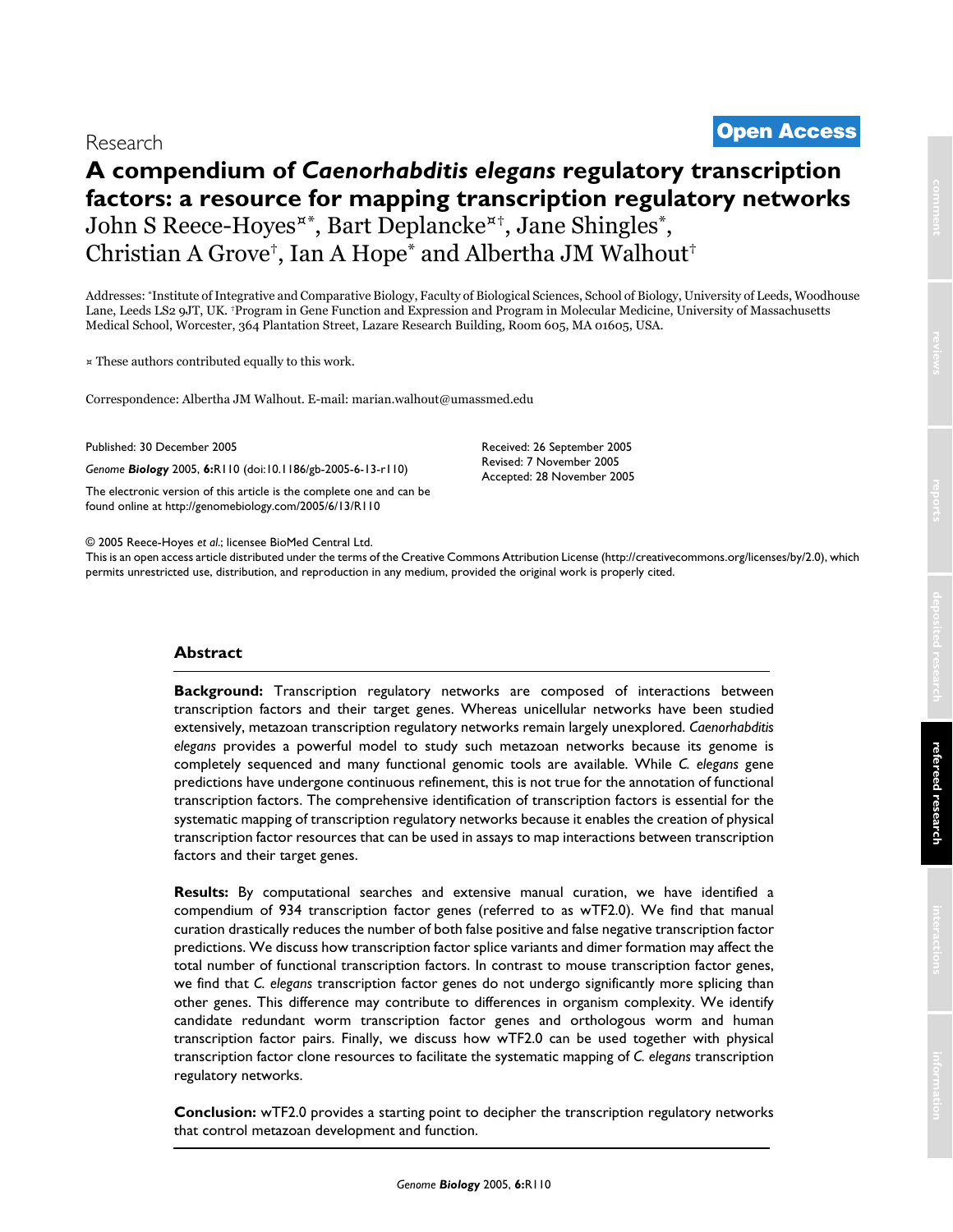### **Background**

Metazoan genomes contain thousands of predicted proteincoding genes. During development, pathology, and in response to environmental changes, each of these genes is expressed in different cells, at different times and at different levels. Spatial and temporal gene expression is controlled transcriptionally through the action of regulatory transcription factors (TFs) [1,2]. Transcription of each gene can be upor down-regulated by TFs that bind to *cis*-regulatory DNA elements. These elements include upstream elements located in the proximal promoter, and enhancers or silencers that can be located at a greater distance from the transcription start site. Frequently, the expression level of a gene is the result of a balance between transcription activation and repression governed by multiple *cis*-regulatory elements and, hence, multiple TFs. The combinatorial nature of gene transcription provides an exquisite level of flexibility to regulate genome expression.

The understanding of differential gene expression at a genome-wide, or systems, level has been greatly facilitated by the mapping and analysis of transcription regulatory networks (Figure 1) [3-5]. Such networks are composed of two types of components, or nodes: the gene targets that are subject to transcriptional control and the TF proteins that execute transcriptional control. Whereas transcription regulatory networks have been extensively studied in relatively simple unicellular systems, they remain largely unexplored in complex, metazoan systems.

The nematode *Caenorhabditis elegans* is a powerful model to decipher metazoan transcription regulatory networks. The *C. elegans* genome has been completely sequenced and is predicted to contain 19,735 protein-coding genes (WormBase WS140)[6]. Several functional genomic resources enable the systematic dissection of differential gene expression at a systems level and in a high-throughput manner. For instance, microarrays are available to investigate temporal and, to a certain extent, spatial gene expression levels [7[-9](#page-11-0)]. In addition, *C. elegans* 'ORFeome' [10] and 'Promoterome' [11] resources provide open reading frame (ORF) and promoter clones, respectively. These clones can be used for a wide variety of experiments that aim to dissect transcription regulatory networks (see below).

With seven years of progressive refinement of the genome annotation since the publication of the genome sequence [12- 14], comprehensive predictions of protein-coding genes are available. However, there is no up-to-date compendium of predicted *C. elegans* TFs. Several lists of putative *C. elegans* TFs have been generated previously (Table [1;](#page-3-0) we refer to this combined set as wTF1.0 (worm transcription factors version 1.0)), but none of these are comprehensive or readily accessible. The earliest lists were created by scanning sequences of *C. elegans* proteins, as predicted from the genome annotation, for well-defined DNA binding domains: Hobert and Ruvkun

[15] focused on homeodomain, paired domain, T-box, basic helix-loop-helix (bHLH), basic region leucine zipper (bZIP), Fork Head, erythroblast transformation specific (ETS) and nuclear hormone receptor (NHR) proteins; and Clarke and Berg [16] focused on various zinc-finger proteins. For comparative genomic studies primarily focusing on *Drosophila melanogaster* [17] or *Arabidopsis thaliana* [18], a list of predicted *C. elegans* proteins containing various DNA binding domains was compiled. While several (sub)-families of *C. elegans* TFs have been studied in greater detail (for example, bHLH [19], CUT homeodomain [20], and DM zinc-finger [21]), the most recent list of "all *C. elegans* TFs" was compiled five years ago when Riechmann and colleagues [18] scanned WormPep 20 (19,101 proteins). During the past few years, the creation of improved computational tools [13] and the completion of the *C. briggsae* genome sequence [14] have enabled a great improvement in the annotation of the *C. elegans* genome. Here, we used a combination of bioinformatics and extensive manual curation to generate wTF2.0, a comprehensive compendium of predicted *C. elegans* TF genes. We discuss how wTF2.0 can be used together with physical ORFeome and Promoterome clone resources to decipher transcription regulatory networks that control metazoan differential gene expression at a systems level.

# **Results and discussion**

# **TF predictions: Gene Ontology term-based searches**

To identify a comprehensive compendium of predicted worm TFs, we first interrogated WormBase version 140 (WS140)[6] for proteins that possess domains annotated with one of the following Gene Ontology (GO) terms: 'regulation of transcription, DNA-dependent', 'transcription factor activity', and 'DNA binding'. (WS140 is the most recent reference release of WormBase that is permanently accessible.) We identified a total of 930 proteins (Figure 2, Additional data file 1). Of these, 232 were identified by all three GO terms, 368 by two GO terms and 330 by only one GO term (Figure 3). We observed that this collection of proteins not only contains predicted regulatory TFs, but also proteins that function in other nuclear processes (for example, DNA replication and repair). Moreover, it contains numerous false positive predictions (for example, small GTP-binding proteins). We removed both types of false positives (Figure 2, Additional data file 2). Next, we examined each of the remaining proteins for the presence of a predicted DNA binding domain either by visual inspection of the protein sequence (AT-hooks and C2H2 zinc-fingers), or using InterPro v10.0 (2005)[22], SMART [23] and Pfam [24] databases (Additional data file 2). We found several proteins that, upon closer inspection, do not possess a DNA binding domain despite their WormBase protein domain annotation (Additional data file 2). For instance, several proteins were found that are annotated to be a NHR TF, but that only contain a predicted ligand binding domain. However, we retained proteins that do not have a clear DNA binding domain but for which experimental evidence is avail-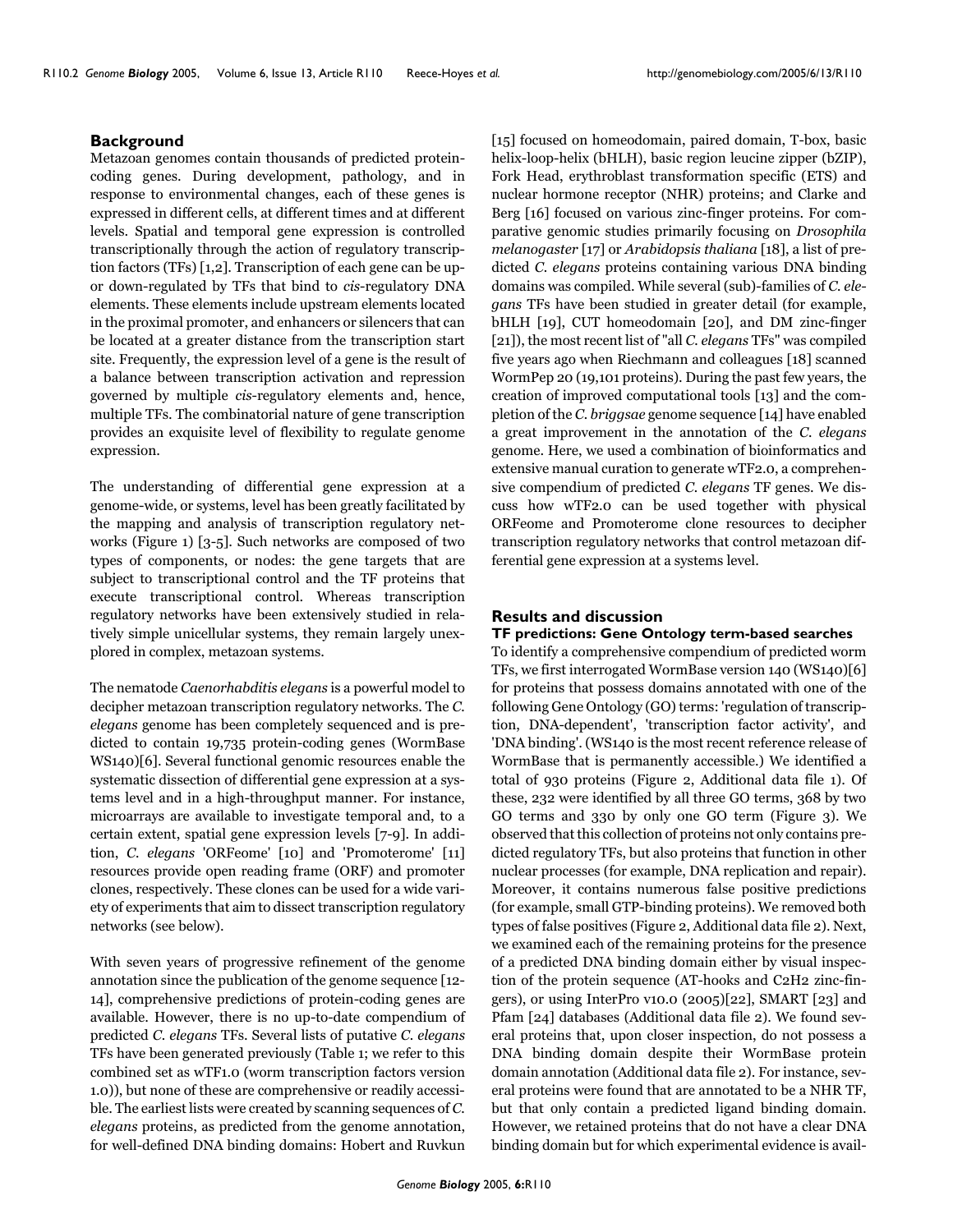### <span id="page-3-0"></span>**Table 1**

# **Comparison of wTF2.0 versus wTF1.0**

| DNA binding domain  | Description                                           | wTF2.0                 |                                |                              | wTFI.0                                     |                                                        |                                 |                                                      |
|---------------------|-------------------------------------------------------|------------------------|--------------------------------|------------------------------|--------------------------------------------|--------------------------------------------------------|---------------------------------|------------------------------------------------------|
|                     |                                                       | <b>WP140</b><br>22,420 | Family<br>members in<br>humans | Ortholog<br>pairs            | Clarke<br>1998<br>WP14<br>14,655<br>$[16]$ | Ruvkun<br>1998<br>WP <sub>15</sub><br>15,558<br>$[15]$ | Rubin<br>2000<br>WP18<br>18,576 | Reichaman<br>2000<br><b>WP20</b><br>19,101<br>$[18]$ |
| $AP-2$              | Activator protein-2                                   | 4                      | 5                              | 0                            |                                            |                                                        |                                 | 4                                                    |
| <b>ARID/BRIGHT</b>  | AT-rich interaction domain                            | 4                      | 9                              | $\overline{2}$               |                                            |                                                        |                                 | 4                                                    |
| AT HOOK             |                                                       | 31                     | 28                             | 5                            |                                            | ٠                                                      |                                 |                                                      |
| <b>BHLH</b>         | basic region helix loop helix                         | 42                     | 103                            | 22                           |                                            | 24                                                     |                                 | 25                                                   |
| <b>BZIP</b>         | basic region leucine zipper                           | 32                     | 57                             | $\mathbf{1}$                 |                                            | 18                                                     | 18                              | 25                                                   |
| <b>CBF</b>          | <b>CCAAT-binding factor</b>                           | 9                      | 12                             | 7                            |                                            | $\qquad \qquad \blacksquare$                           | $\overline{\phantom{a}}$        | $\blacksquare$                                       |
| <b>COLD BOX</b>     |                                                       | 5                      | $\mathbf{H}$                   | $\overline{2}$               |                                            | ٠                                                      | $\overline{\phantom{a}}$        | $\blacksquare$                                       |
| CP <sub>2</sub>     |                                                       | I.                     | 6                              | T                            |                                            | $\overline{\phantom{a}}$                               | $\overline{\phantom{a}}$        | $\blacksquare$                                       |
| HD                  | Homeodomain                                           | 99                     | 167                            | 36                           |                                            | 83                                                     | 88                              | 84                                                   |
| <b>HMG</b>          | High mobility group                                   | 16                     | 59                             | 12                           |                                            | $\overline{\phantom{0}}$                               | $\blacksquare$                  | 15                                                   |
| HTH                 | Helix turn helix                                      | 2                      | 12                             | $\overline{2}$               |                                            |                                                        |                                 |                                                      |
| <b>IPT/TIG</b>      | Ig-like, plexins, TFs                                 | 3                      | 8                              | 2                            |                                            |                                                        |                                 |                                                      |
| <b>MADF</b>         | Mothers against Dpp factor                            | 9                      | 0                              | 0                            |                                            |                                                        |                                 |                                                      |
| MADS box            | MCMI/AG/DEF/SRF                                       | 2                      | 5                              | 2                            |                                            |                                                        |                                 | $\overline{2}$                                       |
| <b>MHI</b>          | MAD homology I                                        | 7                      | 12                             | $\mathbf{I}$                 |                                            |                                                        |                                 |                                                      |
| <b>MYB</b>          |                                                       | 19                     | 21                             | 8                            |                                            |                                                        | 16                              | 3                                                    |
| p53                 |                                                       | 3                      | 3                              | J.                           |                                            |                                                        |                                 | 0                                                    |
| PD-FULL             | Paired domain                                         | 5                      | 9                              | l*                           |                                            | 5                                                      |                                 |                                                      |
| PD-NPAX             | Paired domain                                         | 4                      | 0                              | 0                            |                                            |                                                        |                                 |                                                      |
|                     |                                                       |                        | 0                              | 0                            |                                            |                                                        |                                 |                                                      |
| PD-CPAX             | Paired domain                                         |                        |                                |                              |                                            | ٠                                                      |                                 | $\blacksquare$                                       |
| PD-UNDEFINED        | Paired domain                                         |                        | $\qquad \qquad \blacksquare$   | $\qquad \qquad \blacksquare$ |                                            | ٠                                                      | Пt                              | 10†                                                  |
| <b>RPEL</b>         |                                                       | J.                     | 3                              | I                            |                                            |                                                        |                                 | $\overline{\phantom{a}}$                             |
| <b>RUNT</b>         |                                                       |                        | 6                              | ı                            |                                            |                                                        |                                 | I.                                                   |
| SAND                | Sp100, AIRE-1, NucP41/75,<br>DEAF-I                   | 4                      | 8                              | l*                           |                                            |                                                        |                                 |                                                      |
| <b>STAT</b>         | Signal transducers and<br>activators of transcription | 2                      | 7                              | 0                            |                                            |                                                        |                                 | $\mathbf{I}$                                         |
| T-BOX               |                                                       | 21                     | 17                             | $\overline{2}$               |                                            | 17                                                     |                                 | 21                                                   |
| <b>TEA/ATTS</b>     | Transcriptional enhancer<br>activator                 | T                      | 4                              | T                            |                                            |                                                        |                                 |                                                      |
| TSC-22/DIP/BUN      |                                                       | 3                      | 4                              | 0                            |                                            |                                                        |                                 |                                                      |
| WH-DAC              | Dachshund                                             | T                      | $\overline{2}$                 | I.                           |                                            |                                                        |                                 |                                                      |
| WH-ETS              | Erythroblast<br>transformation specific               | $\overline{10}$        | 15                             | 5                            |                                            | 10                                                     |                                 | 10                                                   |
| WH-FH               | Fork head                                             | 18                     | 41                             | 4                            |                                            | 15                                                     | 19                              | 15                                                   |
| WH-HSF              | Heat shock factor                                     | 2                      | 8                              |                              |                                            |                                                        |                                 |                                                      |
| WH-RFX              | X-box binding regulatory<br>factor                    | T                      | 3                              | 0                            |                                            |                                                        |                                 |                                                      |
| WH-TDP              | TF E2F dimerisation<br>partner                        | 4                      | $\mathbf{H}$                   | $\overline{2}$               |                                            |                                                        |                                 | 4                                                    |
| <b>WH-UNDEFINED</b> | Winged helix                                          | 4                      | 0                              | 0                            |                                            |                                                        |                                 |                                                      |
| <b>WTI</b>          | Wilms tumor l                                         |                        | 17                             | 0                            |                                            |                                                        |                                 |                                                      |
| YLI                 |                                                       |                        | T                              | ı                            |                                            |                                                        |                                 |                                                      |
| <b>ZF-A20</b>       | Zinc finger, A20-type                                 | 2                      | 6                              | 2                            |                                            |                                                        |                                 |                                                      |
| ZF-BED              | <b>BEAF/DREF-like ZF</b>                              | 6                      | 4                              |                              |                                            |                                                        |                                 |                                                      |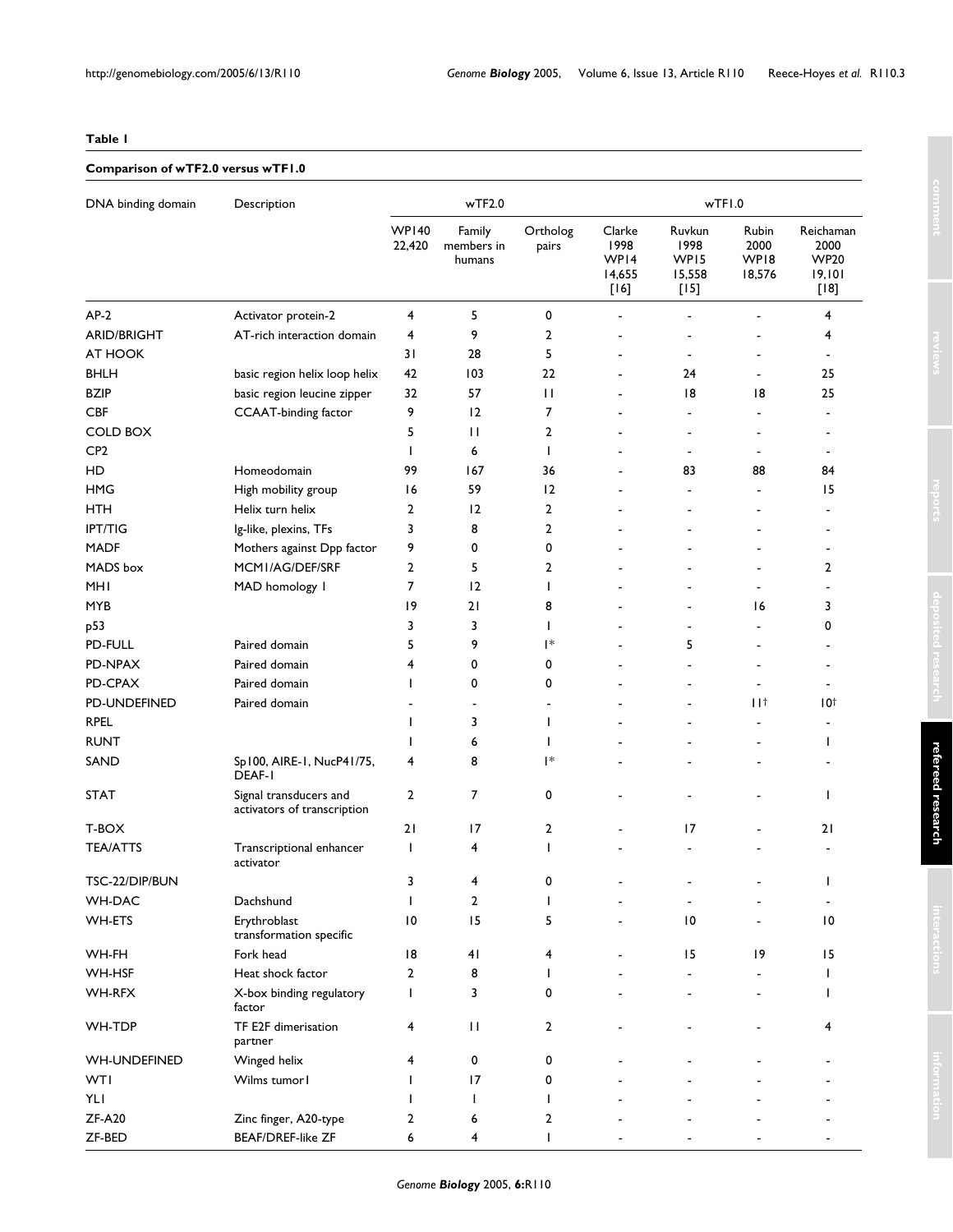|                | Comparison of wTF2.0 versus wTF1.0 |                |       |                |                          |     |                 |     |
|----------------|------------------------------------|----------------|-------|----------------|--------------------------|-----|-----------------|-----|
| $ZF-C2H2$      |                                    | 211            | 391   | 35             | 117                      |     | 138             | 139 |
| ZF-C2HC        |                                    |                | 6     |                | $\overline{\phantom{0}}$ |     |                 |     |
| <b>ZF-CCCH</b> |                                    | 32             | 50    | 8              | 20                       |     |                 | 15  |
| ZF-DHHC        |                                    | 15             | 21    | 7              |                          |     | $\overline{13}$ |     |
| ZF-DM          | Dsx and Mab-3-like ZF              | П              | 7     | 0              | 8                        |     |                 | 9   |
| ZF-FLYWCH      |                                    | 4              |       | 0              |                          |     |                 |     |
| ZF-GATA        |                                    | 4              |       | 3              | 9                        |     |                 | 9   |
| ZF-MIZ         | Msx interacting ZF                 | $\overline{2}$ | 6     |                | ۰                        |     |                 |     |
| ZF-NF-XI       | Nuclear factor                     | $\mathbf{2}$   | 3     | $\mathbf{2}$   | $\overline{\phantom{a}}$ |     |                 |     |
| ZF-NHR/C4      | Nuclear hormone receptor           | 274            | 43    | 6              | 233                      | 235 | 224             | 252 |
| ZF-THAP        |                                    | 5              | 12    | $\mathbf{2}$   | ۰                        | -   |                 |     |
| <b>UNKNOWN</b> |                                    | 5              | 0     | $\overline{2}$ | ۰                        |     |                 |     |
| <b>TOTAL</b>   |                                    | 957‡           | 1,231 | 203            | 387                      | 407 | 527             | 652 |

#### **Table 1** *(Continued)*

This table shows the number of genes encoding each type of domain. Genes encoding multiple domains of the same type are counted only once. Dashes indicate the domain was not investigated. \*These genes encode two distinct domains: PD and HD; SAND and AT hook. †Without access to the complete Rubin and Reichmann lists, we are unable to classify their PD family members. ‡Twenty-three genes in wTF2.0 encode two different types of domain.

able that supports their function as a TF. For example, we included SKN-1, a bZIP protein known to bind DNA in a sequence-specific manner [25]. In total, 369 proteins (40%) were removed (Figure 2a, Additional data file 2). As expected, combining all three GO terms was the most robust method for identifying predicted TFs, as 96% of these proteins were retained. The GO term DNA binding by itself was least robust as only 16% of these were retained. However, this can readily be explained by the retrieval of proteins that do bind DNA but that are not involved in transcriptional regulation.

#### TF predictions: DNA binding domains

Upon examination of the remaining 561 proteins, we noticed that several well known TF families were underrepresented compared to wTF1.0, or even absent (for example, bHLH, C2H2 zinc-fingers and MADF (Mothers Against Dpp Factor)). This suggests that the predictions based on GO annotations alone suffer from a high false negative rate. To address this issue, we searched WormBase for each protein domain known to be involved in sequence specific DNA binding (Table [1](#page-3-0)). In addition, we added several TFs found by yeast one-hybrid assays (for example, TFs containing RPEL and FLYWCH domains [26] (data not shown)). We used visual inspection (C2H2 zinc-fingers and AT-hooks), InterPro, SMART and Pfam to verify these predictions and, in total, added 369 additional, putative TFs to the compendium. Finally, we added 4 proteins: 3 of which are homologs of known mammalian TFs (BAR-1, HMP-2 and WRM-1, homologs of mammalian β-catenin) and one that has been described in the literature (SDC-2 [27]). In total, amongst the 19,735 predicted protein-coding genes, we identified 934 predicted *C. elegans* TF genes (Additional data file 1). Taken

together, the combination of computational queries and manual curation results in a comprehensive compendium of *C. elegans* TF-encoding genes. We refer to this compendium as wTF2.0.

#### **TF families**

Table [1](#page-3-0) presents wTF2.0 grouped into TF families. Interestingly, 23 TFs contain DNA binding domains from different families (Additional data file 3). Future studies will determine if and how these domains function together in DNA binding specificity and, consequently, target gene selection. Interestingly, most human orthologs of these TFs also contain multiple, distinct DNA binding domains (Additional data file 3), indicating that the occurrence of multiple DNA binding domains in a TF is not worm specific. Comparison of wTF2.0 to wTF1.0 revealed that, of 48 TF families, 23 are unique to wTF2.0 (Table [1\)](#page-3-0). This is likely because for the collective predictions in wTF1.0, only the major DNA binding domains were included. In addition, some protein domains have only recently been annotated to function in DNA-binding, including SAND [28], and THAP zinc-finger [29] domains. For several of the domains unique to wTF2.0 (CP2, WH-DAC, IPT/ TIG, TEA/ATTS, WT1, YL1), the genes encoding them were not actually annotated until after WormPep 20 and could, therefore, not have been included in the wTF1.0 collections.

#### wTF2.0 is a dynamic resource

wTF2.0 is the most comprehensive compendium of predicted worm TFs to date. However, the set of predicted *C. elegans* TFs will still be dynamic due to regular updating of the *C. elegans* genome annotation, for example in response to genome sequence data from related nematode species [14] and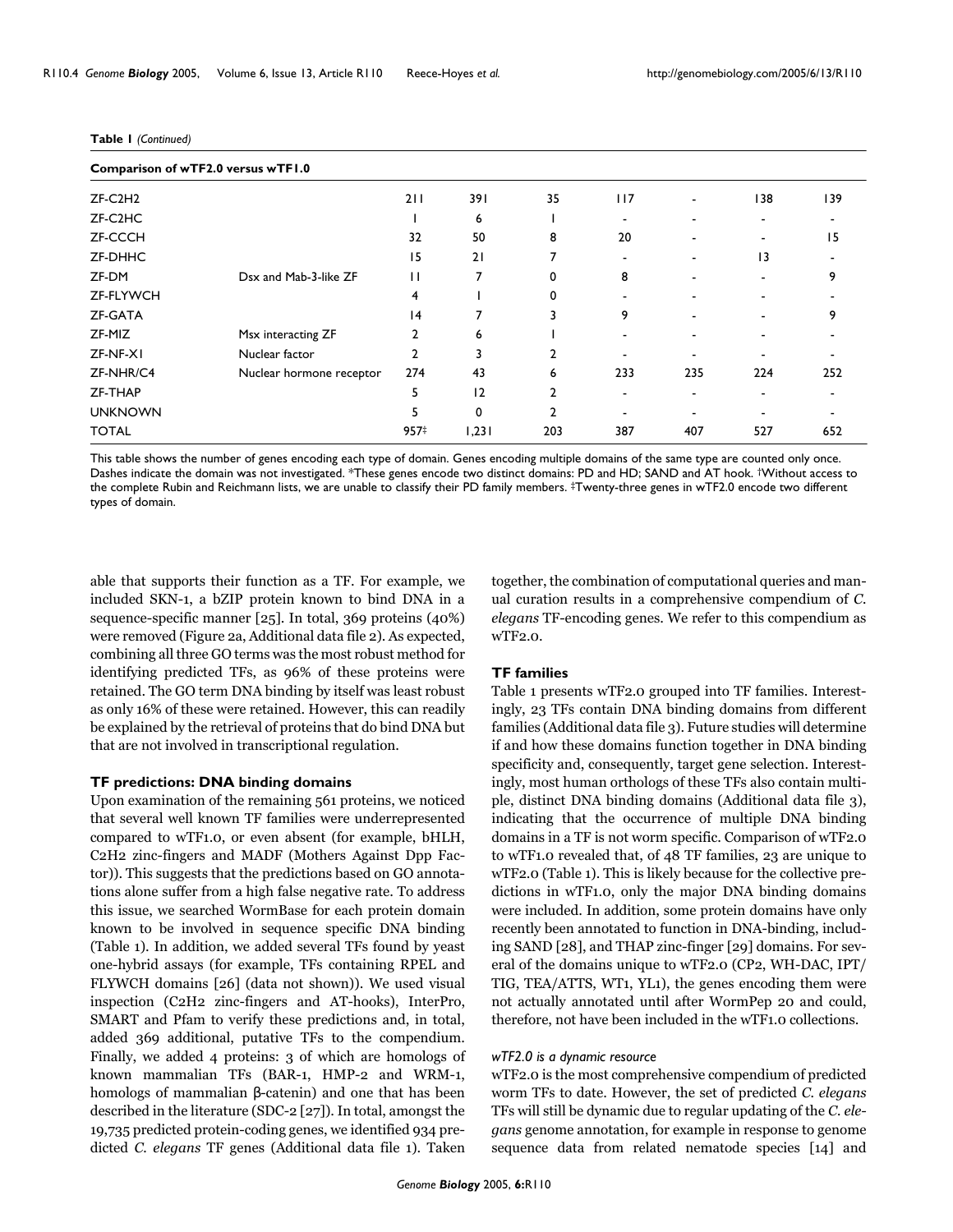

#### Transcription regulatory networks provide models to unde **Figure 1** rstand differential gene expression at a systems level

Transcription regulatory networks provide models to understand differential gene expression at a systems level. Transcription regulatory networks are composed of two types of components, or nodes: the genes involved in the system and the TFs that regulate their expression. Protein-protein interactions between TFs and protein-DNA interactions between TFs and their target genes can be visualized in transcription regulatory networks. The dashed line represents TF-TF protein-protein interaction (heterodimer). Arrows represent protein DNA interactions that result in transcription activation; the blunt 'arrow' represents protein-DNA interaction that results in repression of transcription.

improvements in gene-prediction software. We have noted several changes in gene annotations in WormBase releases subsequent to WS140 that affect wTF2.0 (Additional data file 4). There have been additions, such as Y55F3AM.7 (created in WS146 and encoding a C2H2 zinc-finger protein), and eliminations, such as Y60A9.2 (encoding a CCCH zinc-finger protein in WS140, but designated a pseudogene since WS141). We have also noted more subtle adjustments in gene structure based on TWINSCAN [13] suggestions of different splicing patterns. For example, a modified gene structure for F22A3.5 that meant the gene product would then include a complete homeodomain was adopted in WS143, with support from *C. briggsae* genome sequence. Similar gene structure changes that would lead to intact homeodomains for F34D6.2, R04A9.5 and *ceh-31*, and an intact bHLH domain for *hlh-19* (see comments in Additional data file 1) may yet be incorporated into WormBase. Taken together, we expect that wTF2.0 will be a dynamic resource but that a relatively small number of TFs will be removed and added over time.

## **Functional TFs: splice variants**

wTF2.0 is a starting point to predict the actual number of functional TF complexes. For instance, the number of active TFs is likely greater than 934 because many TF genes encode multiple proteins as a result of alternative transcripts. In addition, many TFs function as heterodimers, with subunits associating in different combinations. To date, 144 of the 934 predicted TF genes (15.4%) are known to undergo alternative splicing (Additional data file 5). On average, each spliced TF gene results in 3 different transcripts and the number of splice variants per gene ranges from 2 to 13. Some alternative transcripts do not result in the expression of a different TF protein variant. In total, 379 alternative TF protein variants are expressed from 144 genes, and the number of variant proteins per TF gene is between 2 and 10. Interestingly, 30 TF variants, corresponding to 25 TF genes, no longer contain a DNA binding domain. Rather than binding DNA and regulating target gene expression directly, these proteins may have regulatory functions to control TF activity. Taken together, alternative splicing yields 205 additional putative DNA binding TFs, bringing the total number of predicted *C. elegans* TFs to 1,139. Interestingly, Taneri and colleagues [30] observed that mouse TF genes are more likely to undergo alternative splicing than other mouse genes (62% compared to 29%). These alternatively spliced TF genes may yield functionally different TFs that may bind DNA with different specificities and affinities and, as a consequence, regulate different sets of target genes. In contrast, the percentage of *C. elegans* TF genes that undergo alternative splicing is only slightly higher than the percentage of all protein-coding genes that are alternatively spliced (15% versus 10%) [31] (this study). This observation suggests that higher percentages of TF gene splicing may contribute to increased organism complexity. Finally, it is important to note that several *C. elegans* TFs can be expressed from multiple alternative promoters (Additional data file 5). Alternative promoters are likely to drive different patterns and levels of TF production, which may contribute to the complexity of combinatorial gene expression.

#### **Functional TFs: dimers**

Several TFs, including bHLH, NHR and bZIP proteins, are known to bind DNA as either homo- or heterodimers, and the different dimer combinations that occur *in vivo* determine the actual number of TF complexes. For instance, the mini-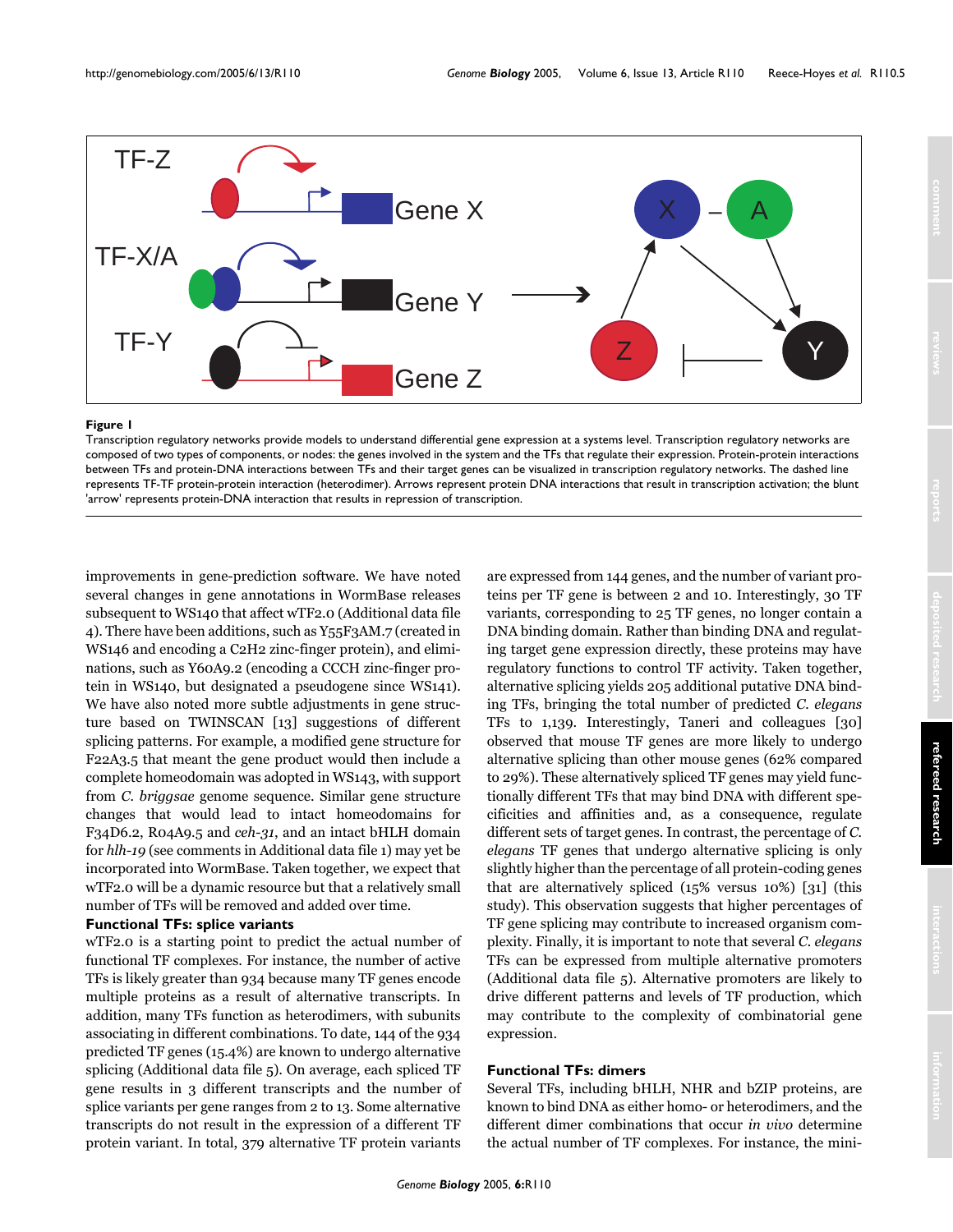

#### **Figure 2**

Generation of wTF2.0, a comprehensive compendium of *C. elegans* TFs. Schematic overview of the wTF2.0 generation pipeline. See main text for details.

mum number of TF complexes would be half the total number of TFs predicted if each TF were to exclusively dimerize with one other TF. Alternatively, the total number of functional TFs could be much larger than the number of predicted TF genes if each TF dimerizes with multiple other TFs. To start addressing this issue, we retrieved a network of TF-TF interactions that were identified in a large-scale yeast two-hybridbased protein-protein interaction mapping study [32] (Figure 4, Additional data file 6). We found 68 putative TF-TF dimers involving 71 TFs: 35 between members of different TF families and 33 between members of the same TF family. Of these 33, 7 are putative homodimers and the remaining 26 are putative heterodimers. Interestingly, the TF dimerization network suggests that certain TFs, such as NHR-49, can function as dimerization hubs. NHR-49 is involved in the regulation of fat storage and life span [33], but it is not known if NHR-49 functions in these processes as a homodimer or in concert with other NHR TFs. It is noted that the current TF dimerization network is only a small representation of all TF dimers. This is because some TFs may only form dimers on

their cognate DNA and may, therefore, not be detected by yeast two-hybrid assays; and because the current worm 'interactome' (WI5) only contains approximately 5% of all protein-protein interactions that can be detected by yeast two-hybrid assays [32]. Future systematic TF-TF proteinprotein interaction mapping projects are required to determine the total complement of TF dimers. Although it is difficult to interpret interactions between TFs from different families, they could point to putative combinatorial regulation of target genes. Taken together, assuming that many TFs can function both as monomers and dimers, the number of functional TFs will likely exceed the number of predicted individual TF proteins.

#### Additional data file 6 Overview of protein interactions involving wTF2.0 TFs Click here for file *TF families: redundancy*

For the systematic mapping of transcription regulatory networks, it is important to identify redundancy between closely related TF genes. This is because redundant genes have similar, overlapping or identical biological functions and, thus, results obtained with an individual TF may be difficult to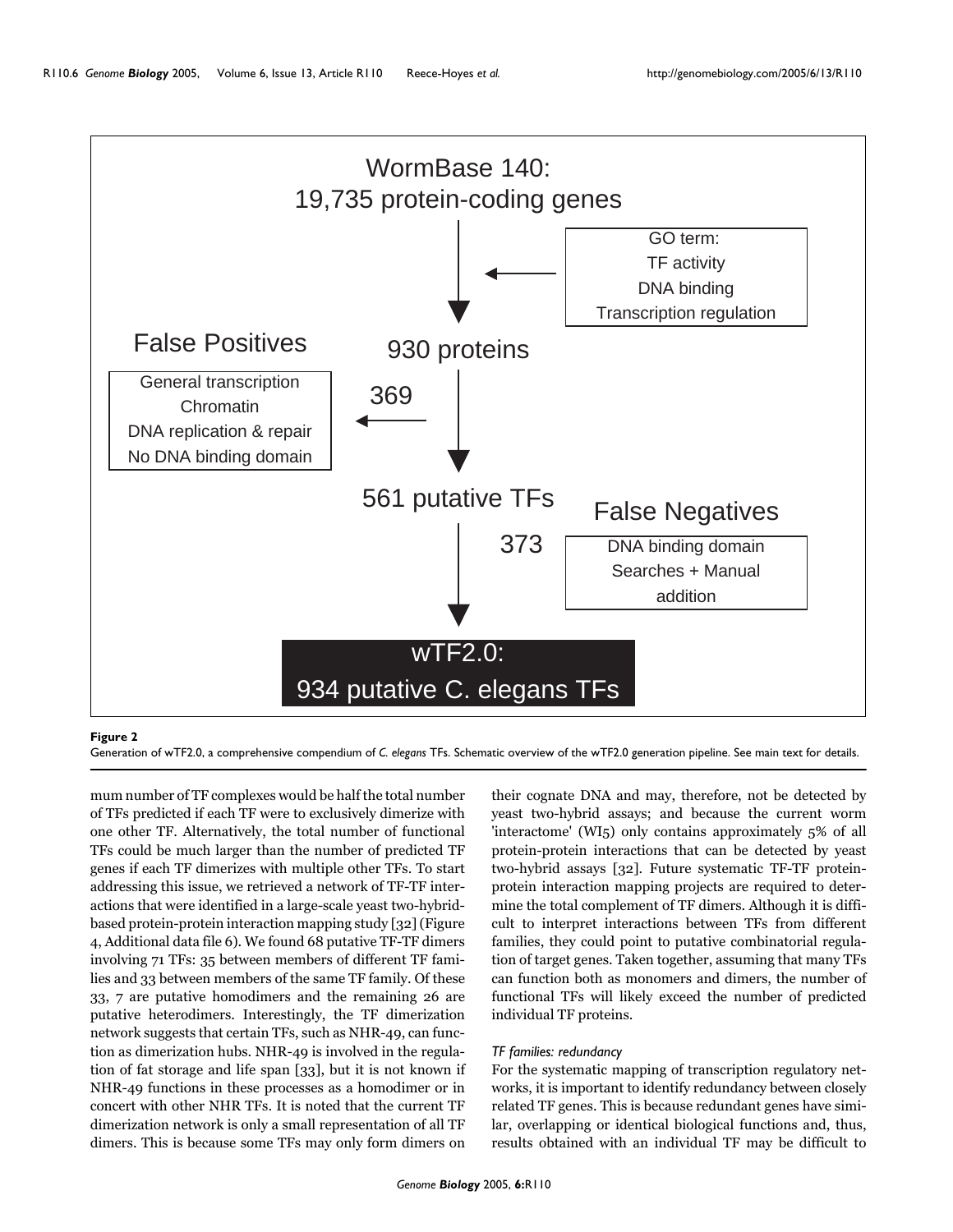

#### Venn diagram presenting the results of the GO term-based bi **Figure 3** oinformatic identification of putative TFs in WormBase 140

Venn diagram presenting the results of the GO term-based bioinformatic identification of putative TFs in WormBase 140. GO terms are indicated in each Venn diagram set. Numbers between parentheses represent the number of putative TFs retained in wTF2.0 after manual curation or DNA binding domain identification using InterPro v. 10.0.

interpret. In addition, one would like to identify paralogous TFs that share extensive similarity in their DNA binding domain, because such TFs may bind similar DNA sequences and, therefore, overlapping sets of target genes. There are several well characterized examples of redundant *C. elegans* TFs, including the Fork Head genes *pes-1* and *fkh-2* [34], the GATA factors *med-1* and *med-2*, and *end-1* and *end-3* [35], and the T-box genes *tbx-8* and *tbx-9* [36], and *tbx-37* and *tbx-38* [37]. To identify additional putative redundant or highly similar TF genes, we used ClustalX analysis to generate trees that display the level of sequence similarity within each TF family (Additional data file 7). As expected, the known redundant TFs indicated above are found on adjacent branches in these trees. Table 2 provides additional TF pairs that share extensive homology and that, therefore, may be (partially) redundant.

#### **Human TF orthologs**

Next, we identified putative human orthologs for each worm TF, based on reciprocal best BLAST hits [38] (Additional data file 8). First, we identified members of each TF family in humans. Subsequently, we determined the number of ortholog pairs per TF family (Table [1](#page-3-0)). We found that some TF families are expanded in humans. For example, the CP2, C2HC and helix-turn-helix (HTH) TF families are represented by only one or two proteins in the worm each having a human ortholog. However, the human families are expanded six-fold. Conversely, other TF families are expanded in the worm, compared to human. As reported previously [39], the NHR family is expanded in worms and contains 274 predicted members (versus 43 in humans). Interestingly, the MADF family, which is composed of nine proteins in the worm, is not found in humans.

Putative TF orthologs may comprise a valuable tool to annotate TF function in either worm or human systems. For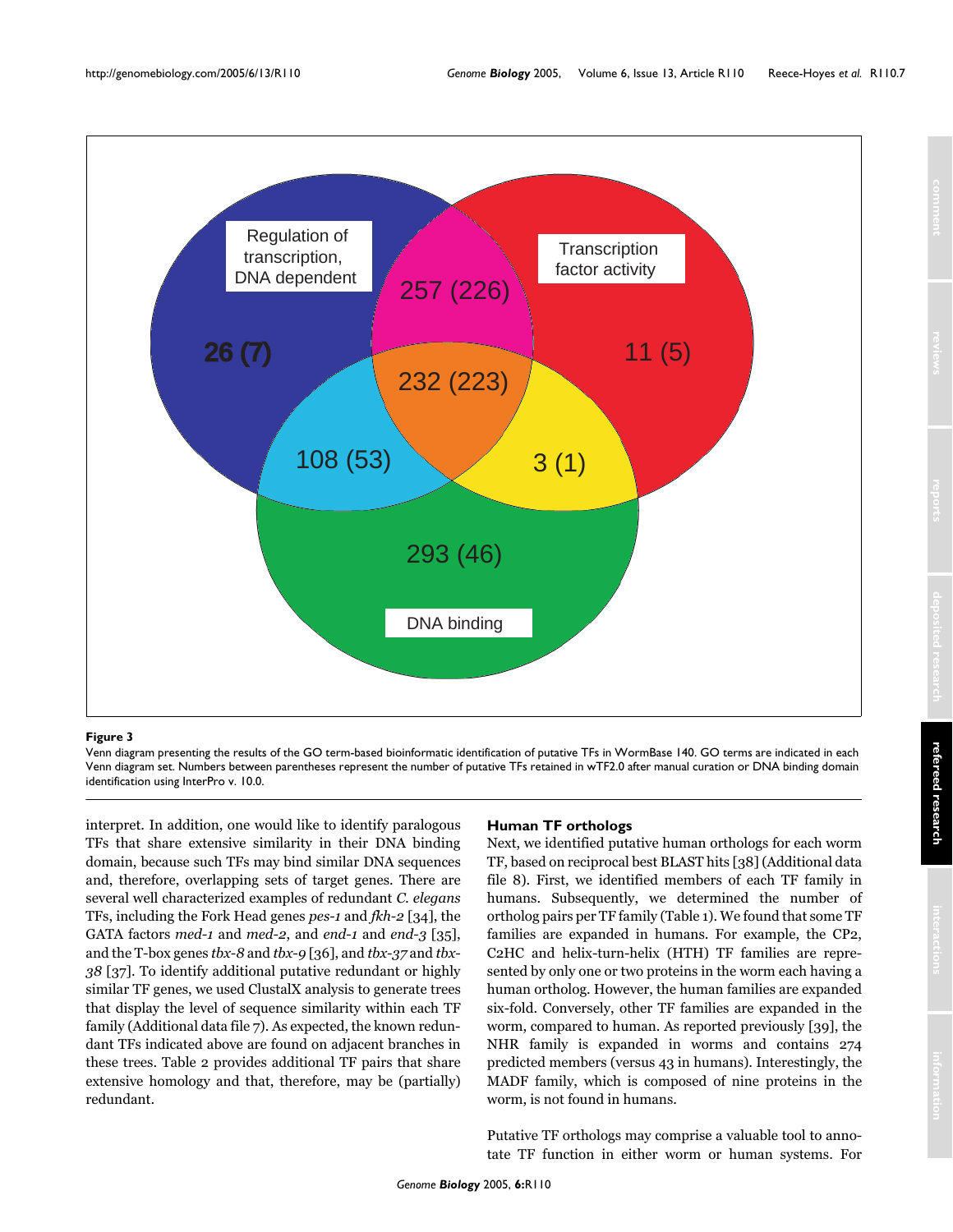

#### **Figure 4**

Protein-protein interaction network of worm TFs. Blue rectangles indicate homodimers. Different colors identify different TF families as indicated. Interactions were obtained from Worm Interactome version 5 (WI5) [32] and visualized using Cytoscape [59].

instance, although for most worm TFs the binding site is completely unknown [40], consensus DNA binding sequences are available for many human TFs and are collected in the Transfac database [41]. DNA binding domains evolve slower than other protein sequences [42] and, as a consequence, orthologous TFs recognize similar DNA sequences [43]. Therefore, DNA binding specificities of human TFs may be helpful to predict the DNA binding specificities of orthologous *C. elegans* TFs and *vice versa*. In the future, orthology of TFs will be invaluable in the study of the evolution of transcription regulatory networks.

#### **wTF2.0: a tool for the creation of TF-ORF resources**

wTF2.0 provides a starting point for the creation of physical clone resources that can be used to systematically map transcription regulatory networks. TF-ORFs can be obtained from the ORFeome resource and efficiently subcloned by a Gateway cloning reaction into various different Destination vectors [44,45] (Figure 5). To date, the *C. elegans* ORFeome consists of approximately 13,000 full-length ORFs, which is approximately 66% of all predicted ORFs. We searched worfdb, the ORFeome database [46], and found 652 predicted TF-encoding ORFs (70%). These TF-ORFs can be used to map transcription regulatory networks in different ways. First, they can be cloned into yeast one-hybrid prey vectors to detect physical interactions with their target genes [26]. For instance, TF-ORFs have been pooled to create a TF minilibrary that can be used in high-throughput yeast one-hybrid assays [26]. Second, they can be transferred to yeast twohybrid or 'TAG' vectors for the identification of protein-protein interactions [47,48]. This will be important to further identify functional TF complexes and to understand how TF function is regulated. In addition, TAG vectors may be useful to create transgenic worm strains that can be used in chromatin-immunoprecipitation experiments to identify TF target genes *in vivo*. Finally, TF-ORFs can be subcloned into an RNA interference (RNAi) vector for the analysis of loss-offunction phenotypes or for the identification of genetic inter-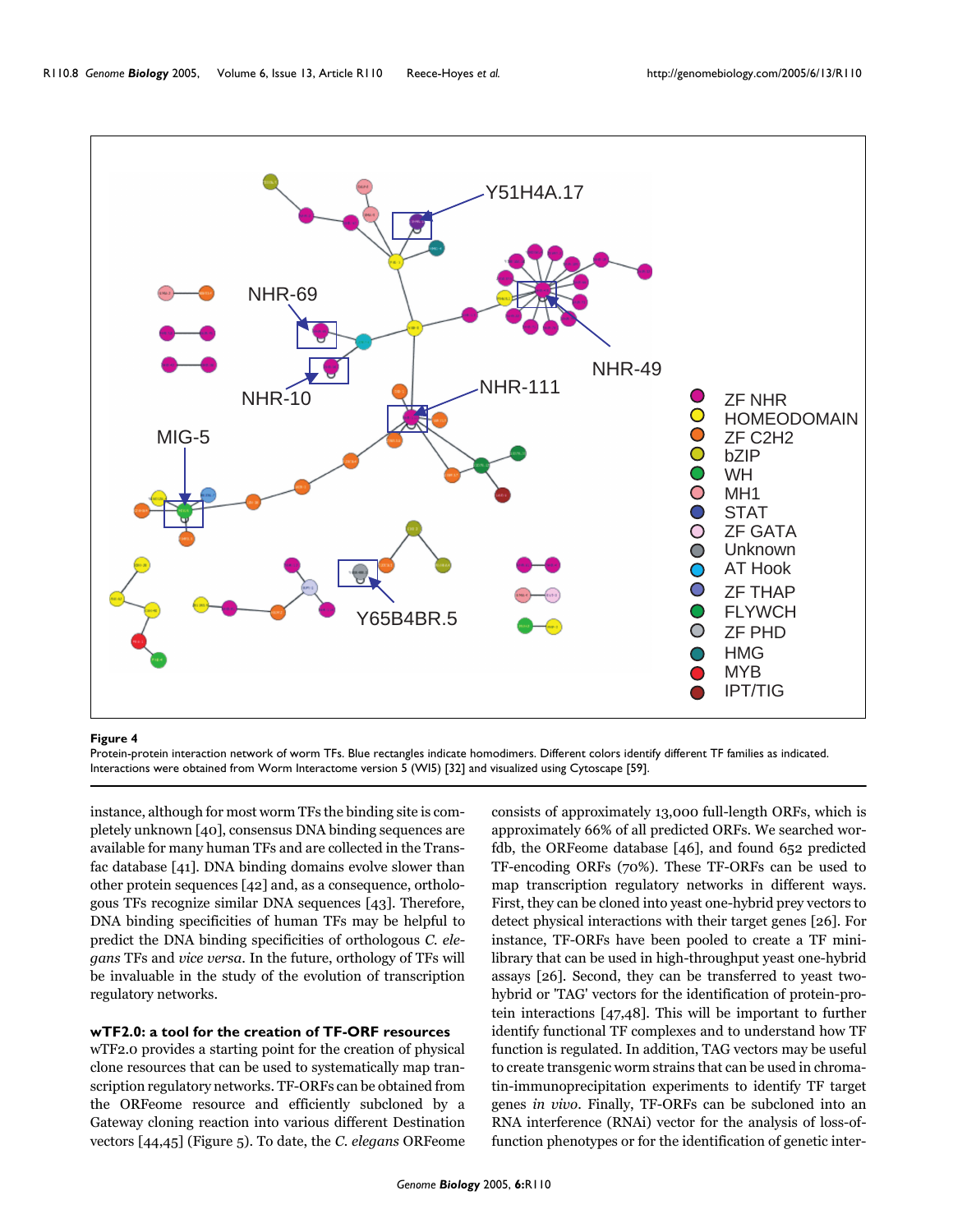| Candidate redundant worm TF pairs |                  |                 |           |            |  |  |  |
|-----------------------------------|------------------|-----------------|-----------|------------|--|--|--|
| DNA binding domain                | TF L             | TF <sub>2</sub> | E-value   | % Identity |  |  |  |
| T-BOX                             | <b>Y59E9AR.5</b> | <b>TBX-30</b>   | $E-168$   | 100        |  |  |  |
| T-BOX                             | <b>TBX-39</b>    | <b>TBX-40</b>   | $E-170$   | 98.9       |  |  |  |
| <b>ZF CCCH</b>                    | C35D6.4          | F38C2.7         | E-98      | 99         |  |  |  |
| COLD BOX                          | CEY-2            | CEY-3           | E-96      | 99.6       |  |  |  |
| ZF C <sub>2</sub> H <sub>2</sub>  | F47H4.1          | Y6G8.3          | E-109     | 99.6       |  |  |  |
| ZF C <sub>2</sub> H <sub>2</sub>  | H16D19.3         | T07D10.3        | $E-112$   | 58.6       |  |  |  |
| ZF C <sub>2</sub> H <sub>2</sub>  | LSY-2            | $LSL-I$         | $E-74$    | 81.1       |  |  |  |
| ZF C <sub>2</sub> H <sub>2</sub>  | T07G12.10        | T07G12.11       | E-194     | 98.8       |  |  |  |
| <b>bHLH</b>                       | <b>HLH-25</b>    | <b>HLH-27</b>   | $E-139$   | 95.6       |  |  |  |
| <b>bHLH</b>                       | <b>HLH-28</b>    | <b>HLH-29</b>   | $E - 124$ | 99.6       |  |  |  |
| <b>HMG</b>                        | HMG-3            | HMG-4           | E-297     | 99.9       |  |  |  |
| <b>MYB</b>                        | T10E7.11         | T07F8.4         | $E-132$   | 99.6       |  |  |  |
| PAIRED DOMAIN                     | <b>EGL-38</b>    | <b>PAX-2</b>    | $E-132$   | 92.4       |  |  |  |
| ZF - PHD                          | <b>FI5E6.1</b>   | Y51H4A.12       | 0         | 98         |  |  |  |
| ZF - PHD                          | <b>LET-418</b>   | CHD-3           | $\bf{0}$  | 99.7       |  |  |  |
| Fork Head                         | FKH-3            | FKH-4           | E-199     | 99.7       |  |  |  |

#### **Table 2**

E-values and % identity values were obtained via pairwise blastp BLAST. See Table 1 for DNA binding domain abbreviations.

actions [49-51]. Phenotypic analyses of TFs will be important for the analysis and interpretation of transcription regulatory networks.

# **wTF2.0: a tool for the creation of TF gene promoter resources**

To date, the Promoterome [11] contains approximately 6,500 promoters (33%), including 279 (30%) TF-promoters. TFpromoters can be fused to green fluorescent protein (GFP) in two configurations. TF-promoters can be fused directly to GFP in what are referred to as 'transcriptional fusions' and the resulting promoter::GFP constructs can be used to create transgenic *C. elegans* strains in which promoter activity can be examined by light microscopy [52]. Such lines can also be used to examine the effects on GFP expression as the result of a knockdown in regulatory TF levels by RNAi [53]. Alternatively, TF-promoters and corresponding TF-ORFs can be cloned together with GFP by multisite Gateway cloning [54] to create 'translational fusions' with GFP. The resulting promoter::ORF::GFP constructs are used to create transgenic lines in which both TF-promoter activity and TF subcellular localization can be examined [11]. Finally, TF-promoters can be cloned into yeast one-reporter vectors to identify other TFs that can physically associate with these promoters and that may contribute to TF promoter activity [26]. Such interactions are important to delineate regulatory cascades, important building blocks in transcription regulatory networks [3].

# **Conclusions**

We have compiled wTF2.0, a comprehensive compendium of putative *C. elegans* TFs, using both computational queries and manual curation. Combining wTF2.0 with different physical TF clone resources provides the first step toward the systematic dissection of *C. elegans* transcription regulatory networks.

## **Materials and methods Prediction of C. elegans TF-encoding genes**

WormPep 140 (WS140) (22,420 proteins, 19,735 genes) was searched. Proteins that have no apparent function in transcription regulation (for example, proteins involved in DNA repair and replication, chromatin remodeling, kinases) were removed. In addition, we removed general TFs (Additional data file 2). To identify TFs missed by the GO search, we searched WormPep 140 using individual DNA binding domains (Table [1](#page-3-0)). Next, we computationally (using SMART, Pfam or InterPro) or manually inspected each protein sequence for the presence of a DNA binding domain (Additional data file 2). For C2H2 zinc-fingers, we only considered proteins that contain fingers with the following configuration:  $C-X_{2-5}-C-X_9-H-X_{3-5}-H$  [55]. However, we did include two proteins (LIR-1 and TLP-1) that do not have a canonical C2H2 zinc-finger, because they were found multiple times in high-throughput yeast one-hybrid assays (data not shown). For AT-hook predictions, we used the definition as described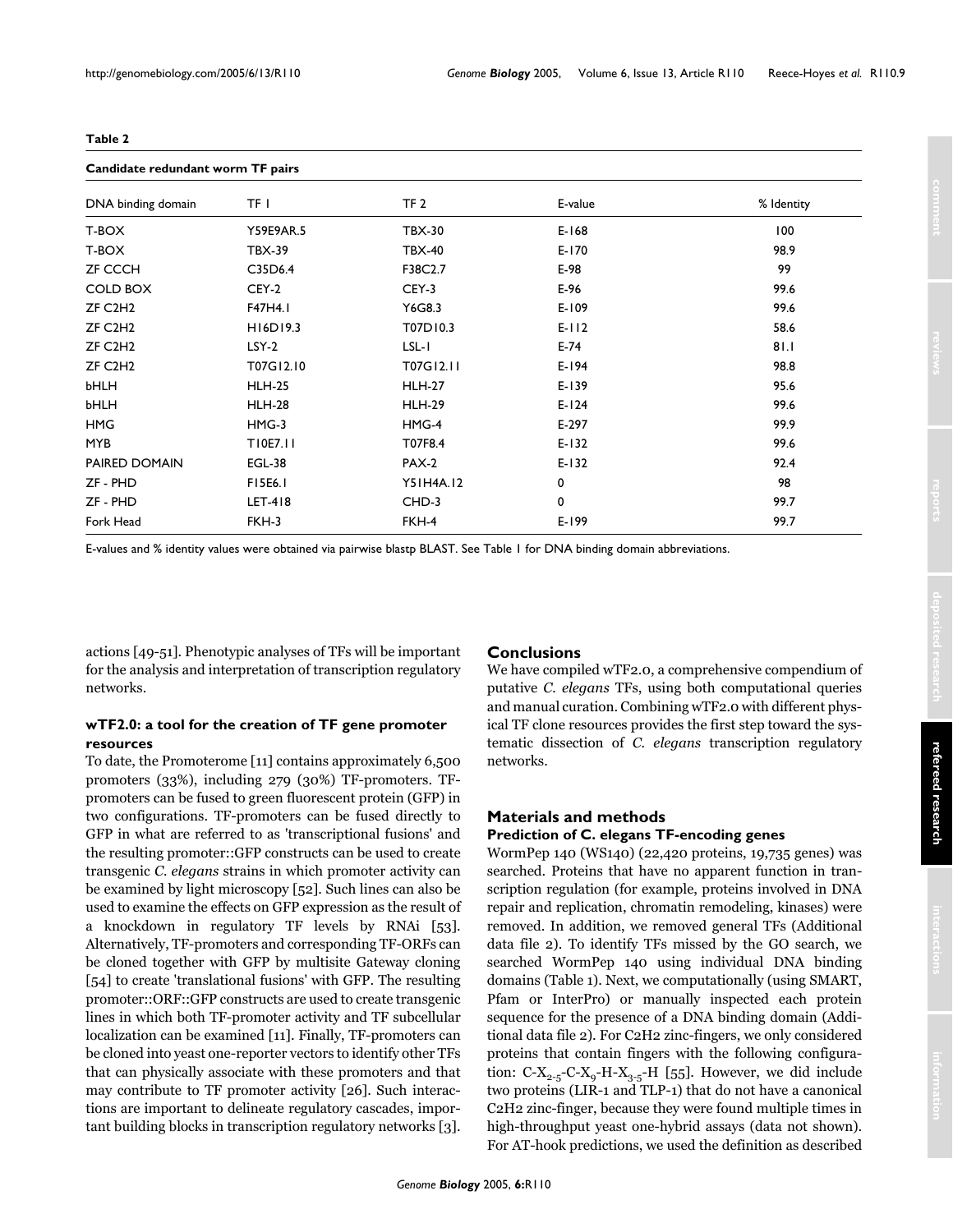

#### wTF2.0 can be used to create clone resources that can be used to study the transcription regulatory networks controlling metazo **Figure 5** an gene expression

wTF2.0 can be used to create clone resources that can be used to study the transcription regulatory networks controlling metazoan gene expression. TAG, epitope or purification tag; Y1H, yeast one-hybrid; Y2H, yeast two-hybrid.

[56]. The numbers of human genes encoding each TF DNA binding domain were found by searching for the appropriate InterPro domain accession number using the Ensembl Human database.

### **Identification of candidate redundant TFs**

For each TF family with at least five members, an alignment was created using the multiple alignment mode of ClustalX v. 1.83 [57] under default settings, including the Gonnet series of protein matrices. For TF genes encoding multiple isoforms, if the DNA binding domain was identical in all isoforms, the largest isoform was used. Isoforms containing different DNA binding domains were included separately. Unrooted trees were then generated from these alignments using ClustalX v. 1.83 using the Neighbor-Joining method, and visualized using the phylogram output of TREEVIEW PPC v1.6.6 [58] (Additional data file 7). Although the analysis was not of sufficient depth for these trees to represent real evolutionary relationships amongst the deeper branches, these trees do accurately reflect close relationships between *C. elegans* TFs, with candidate redundant genes occurring on adjacent short branches.

#### **TF splice variants and alternative TF promoters**

To identify TF splice variants, the coding sequences of each TF were retrieved from WS140 using the batch gene tool. Each splice variant was then manually examined for the presence of a DNA-binding domain and/or an alternative promoter.

#### **TF dimers**

TF dimers were obtained from worm interactome version 5 (WI5) [32]. TF-TF interactions were modeled into a protein interaction network using the Cytoscape software package [59]. In this network, nodes correspond to interactors and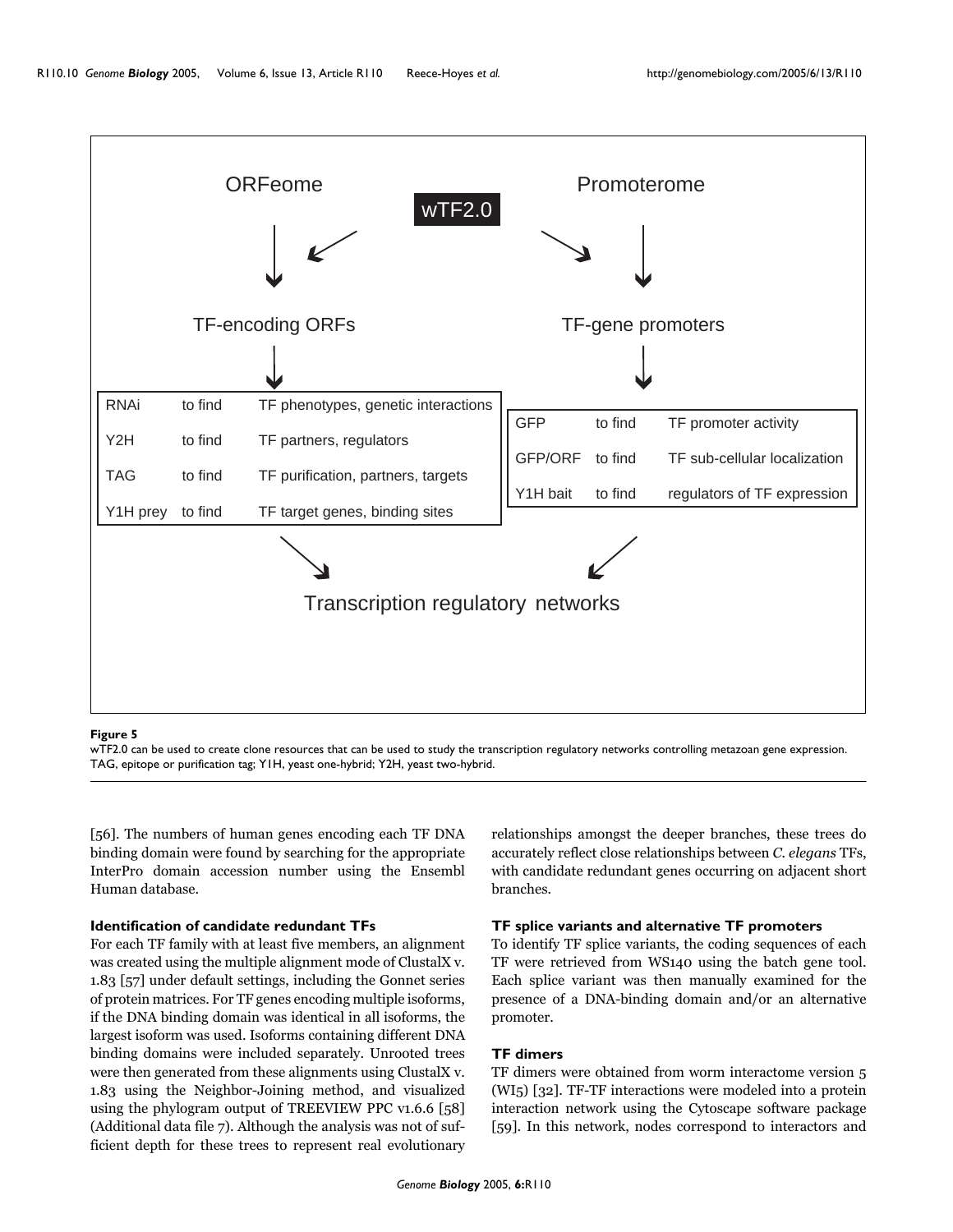edges (that is, links between nodes) represent protein-protein interactions.

# **TF orthologs**

For each TF, the best human blastp hit was retrieved from WormBase. The Ensembl ID of each retrieved human protein was then used to extract the best *C. elegans* blastp hit and the corresponding percentage protein sequence identity using the data-mining tool BioMart. For the 44 TFs that did not yield a hit individual blast searches were performed. For 26 *C. elegans* TFs still no human homolog could be identified. Reciprocal best blast hits were considered putative orthologs and are highlighted in bold in Additional data file 8.

# **Additional data files**

The following additional data are available with the online version of this paper. Additional file 1 is a table listing the collection of predicted *C. elegans* transcription factors referred to as wTF2.0. Additional data file 2 is a table providing an overview of manually curated genes that were left out of wTF2.0. Additional data file 3 is a table listing wTF2.0 TFs that contain two distinct DNA binding domains. Additional data file 4 is a table showing possible additions to wTF2.0. Additional data file 5 is a table showing alternative splice forms and promoters. Additional data file 6 is a table that provides an overview of protein interactions involving wTF2.0 TFs. Additional data file 7 is a figure showing phylogenetic trees of worm TF families. Additional data file 8 is a table listing putative human wTF2.0 TF homologs and orthologs.

# **Acknowledgements**

We thank Vanessa Vermeirssen, Inmaculada Barrasa and Job Dekker for reading the manuscript and members of the Hope and Walhout laboratories for suggestions. This work was supported by grants R33- CA097516 (NCI) to IAH, and R33-CA097516 (NCI) and R01-DK 068429 (NIDDK) to AJMW.

# **References**

- 1. Levine M, Tjian R: **[Transcription regulation and animal](http://www.ncbi.nlm.nih.gov/entrez/query.fcgi?cmd=Retrieve&db=PubMed&dopt=Abstract&list_uids=12853946) [diversity.](http://www.ncbi.nlm.nih.gov/entrez/query.fcgi?cmd=Retrieve&db=PubMed&dopt=Abstract&list_uids=12853946)** *Nature* 2003, **424:**147-151.
- 2. Lee TI, Young RA: **[Transcription of eukaryotic protein-coding](http://www.ncbi.nlm.nih.gov/entrez/query.fcgi?cmd=Retrieve&db=PubMed&dopt=Abstract&list_uids=11092823) [genes.](http://www.ncbi.nlm.nih.gov/entrez/query.fcgi?cmd=Retrieve&db=PubMed&dopt=Abstract&list_uids=11092823)** *Annu Rev Genet* 2000, **34:**77-137.
- 3. Lee TI, Rinaldi NJ, Robert F, Odom DT, Bar-Joseph Z, Gerber GK, Hannett NM, Harbison CT, Thompson CM, Simon I, *et al.*: **Transcriptional regulatory networks in** *Saccharomyces cerevisiae***[.](http://www.ncbi.nlm.nih.gov/entrez/query.fcgi?cmd=Retrieve&db=PubMed&dopt=Abstract&list_uids=12399584)** *Science* 2002, **298:**799-804.
- Davidson EH, Rast JP, Oliveri P, Ransick A, Calestani C, Yuh C-H, Minokawa T, Amore G, Hinman V, Arenas-Mena C, *et al.*: **[A genomic](http://www.ncbi.nlm.nih.gov/entrez/query.fcgi?cmd=Retrieve&db=PubMed&dopt=Abstract&list_uids=11872831) [regulatory network for development.](http://www.ncbi.nlm.nih.gov/entrez/query.fcgi?cmd=Retrieve&db=PubMed&dopt=Abstract&list_uids=11872831)** *Science* 2002, **295:**1669-1678.
- 5. Luscombe NM, Madan Babu M, Yu H, Snyder M, Teichmann SA, Gerstein M: **[Genomic analysis of regulatory network dynamics](http://www.ncbi.nlm.nih.gov/entrez/query.fcgi?cmd=Retrieve&db=PubMed&dopt=Abstract&list_uids=15372033) [reveals large topological changes.](http://www.ncbi.nlm.nih.gov/entrez/query.fcgi?cmd=Retrieve&db=PubMed&dopt=Abstract&list_uids=15372033)** *Nature* 2004, **431:**308-312.
- 6. Chen N, Harris TW, Atoshechkin I, Bastiani C, Bieri T, Blasiar D, Bradnam K, Canaran P, Chan J, Chen CK, *et al.*: **WormBase: a comprehensive data resource for** *Caenorhabditis* **[biology and](http://www.ncbi.nlm.nih.gov/entrez/query.fcgi?cmd=Retrieve&db=PubMed&dopt=Abstract&list_uids=15608221) [genomics.](http://www.ncbi.nlm.nih.gov/entrez/query.fcgi?cmd=Retrieve&db=PubMed&dopt=Abstract&list_uids=15608221)** *Nucleic Acids Res* 2005, **33:**[D383-9 \[http://ws140.worm](http://ws140.wormbase.org/) [base.org/\].](http://ws140.wormbase.org/)
- 7. Hill AA, Hunter CP, Tsung BT, Tucker-Kellogg G, Brown EL: **Genomic analysis of gene expression in** *C. elegans***[.](http://www.ncbi.nlm.nih.gov/entrez/query.fcgi?cmd=Retrieve&db=PubMed&dopt=Abstract&list_uids=11052945)** *Science* 2000, **290:**809-812.
- 8. Kim SK, Lund J, Kiraly M, Duke K, Jiang M, Stuart JM, Eizinger A, Wylie BN, Davidson GS: **A gene expression map for** *Caenorhabditis elegans***[.](http://www.ncbi.nlm.nih.gov/entrez/query.fcgi?cmd=Retrieve&db=PubMed&dopt=Abstract&list_uids=11557892)** *Science* 2001, **293:**2087-2092.
- <span id="page-11-0"></span>9. Roy PJ, Stuart JM, Lund J, Kim SK: **Chromosomal clustering of muscle-expressed genes in** *Caenorhabditis elegans***[.](http://www.ncbi.nlm.nih.gov/entrez/query.fcgi?cmd=Retrieve&db=PubMed&dopt=Abstract&list_uids=12214599)** *Nature* 2002, **418:**975-979.
- 10. Reboul J, Vaglio P, Rual JF, Lamesch P, Martinez M, Armstrong CM, Li S, Jacotot L, Bertin N, Janky R, *et al.*: *C. elegans* **[ORFeome version](http://www.ncbi.nlm.nih.gov/entrez/query.fcgi?cmd=Retrieve&db=PubMed&dopt=Abstract&list_uids=12679813) [1.1: experimental verification of the genome annotation and](http://www.ncbi.nlm.nih.gov/entrez/query.fcgi?cmd=Retrieve&db=PubMed&dopt=Abstract&list_uids=12679813) [resource for proteome-scale protein expression.](http://www.ncbi.nlm.nih.gov/entrez/query.fcgi?cmd=Retrieve&db=PubMed&dopt=Abstract&list_uids=12679813)** *Nat Genet* 2003, **34:**35-41.
- 11. Dupuy D, Li Q, Deplancke B, Boxem M, Hao T, Lamesch P, Sequerra R, Bosak S, Doucette-Stam L, Hope IA, *et al.*: **A first version of the** *Caenorhabditis elegans* **[promoterome.](http://www.ncbi.nlm.nih.gov/entrez/query.fcgi?cmd=Retrieve&db=PubMed&dopt=Abstract&list_uids=15489340)** *Genome Res* 2004, **14:**2169-2175.
- 12. The *C.elegans* Sequencing Consortium: **Genome sequence of the nematode** *C. elegans* **[: a platform for investigating biology.](http://www.ncbi.nlm.nih.gov/entrez/query.fcgi?cmd=Retrieve&db=PubMed&dopt=Abstract&list_uids=9851916)** *Science* 1998, **282:**2012-2018.
- 13. Wei C, Lamesch P, Arumugam M, Rosenberg J, Hu P, Vidal M, Brent MR: **Closing in on the** *C. elegans* **[ORFeome by cloning TWIN-](http://www.ncbi.nlm.nih.gov/entrez/query.fcgi?cmd=Retrieve&db=PubMed&dopt=Abstract&list_uids=15805498)[SCAN predictions.](http://www.ncbi.nlm.nih.gov/entrez/query.fcgi?cmd=Retrieve&db=PubMed&dopt=Abstract&list_uids=15805498)** *Genome Res* 2005, **15:**577-582.
- 14. Stein LD, Bao Z, Blasiar D, Blumenthal T, Brent MR, Chen N, Chinwalla A, Clarke L, Clee C, Coghlan A, *et al.*: **The genome sequence of** *Caenorhabditis briggsae* **[: A platform for comparative](http://www.ncbi.nlm.nih.gov/entrez/query.fcgi?cmd=Retrieve&db=PubMed&dopt=Abstract&list_uids=14624247) [genomics.](http://www.ncbi.nlm.nih.gov/entrez/query.fcgi?cmd=Retrieve&db=PubMed&dopt=Abstract&list_uids=14624247)** *PLoS Biol* 2003, **1:**E45.
- 15. Ruvkun G, Hobert O: **The taxonomy of developmental control in** *Caenorhabditis elegans***[.](http://www.ncbi.nlm.nih.gov/entrez/query.fcgi?cmd=Retrieve&db=PubMed&dopt=Abstract&list_uids=9851920)** *Science* 1998, **282:**2033-2041.
- 16. Clarke ND, Berg JM: **Zinc fingers in** *Caenorhabditis elegans* **[:](http://www.ncbi.nlm.nih.gov/entrez/query.fcgi?cmd=Retrieve&db=PubMed&dopt=Abstract&list_uids=9851917)** [finding families and probing pathways.](http://www.ncbi.nlm.nih.gov/entrez/query.fcgi?cmd=Retrieve&db=PubMed&dopt=Abstract&list_uids=9851917) **282:**2018-2022.
- 17. Rubin GM, Yandeu MD, Wortman JR, Gabor Miklas GL, Nelson CR, Hariharan IK, Fortini ME, Li PW, Apweiler R, Fleischmann W, *et al.*: **[Comparative genomics of the eukaryotes.](http://www.ncbi.nlm.nih.gov/entrez/query.fcgi?cmd=Retrieve&db=PubMed&dopt=Abstract&list_uids=10731134)** *Science* 2000, **287:**2204-2215.
- 18. Riechmann JL, Heard J, Martin G, Reuber L, Jiang C, Keddie J, Adam L, Pineda O, Ratcliffe OJ, Samaha RR, *et al.*: *Arabidopsis* **[transcrip](http://www.ncbi.nlm.nih.gov/entrez/query.fcgi?cmd=Retrieve&db=PubMed&dopt=Abstract&list_uids=11118137)[tion factors: genome-wide comparative analysis among](http://www.ncbi.nlm.nih.gov/entrez/query.fcgi?cmd=Retrieve&db=PubMed&dopt=Abstract&list_uids=11118137) [eukaryotes.](http://www.ncbi.nlm.nih.gov/entrez/query.fcgi?cmd=Retrieve&db=PubMed&dopt=Abstract&list_uids=11118137)** *Science* 2000, **290:**2105-2110.
- 19. Ledent V, Paquet O, Vervoort M: **[Phylogenetic analysis of the](http://www.ncbi.nlm.nih.gov/entrez/query.fcgi?cmd=Retrieve&db=PubMed&dopt=Abstract&list_uids=12093377) [human basic helix-loop-helix proteins.](http://www.ncbi.nlm.nih.gov/entrez/query.fcgi?cmd=Retrieve&db=PubMed&dopt=Abstract&list_uids=12093377)** *Genome Biol* 2002, **3:**RESEARCH0030.
- 20. Burglin TR, Cassata G: **[Loss and gain of domains during evolu](http://www.ncbi.nlm.nih.gov/entrez/query.fcgi?cmd=Retrieve&db=PubMed&dopt=Abstract&list_uids=11902672)[tion of cut superclass homeobox genes.](http://www.ncbi.nlm.nih.gov/entrez/query.fcgi?cmd=Retrieve&db=PubMed&dopt=Abstract&list_uids=11902672)** *Int J Dev Biol* 2002, **46:**115-123.
- 21. Volff JN, Zarkower D, Bardwell VJ, Schartl M: **[Evolutionary dynam](http://www.ncbi.nlm.nih.gov/entrez/query.fcgi?cmd=Retrieve&db=PubMed&dopt=Abstract&list_uids=15008421)[ics of the DM domain gene family in metazoans.](http://www.ncbi.nlm.nih.gov/entrez/query.fcgi?cmd=Retrieve&db=PubMed&dopt=Abstract&list_uids=15008421)** *J Mol Evol* 2003, **57(Suppl 1):**S241-249.
- 22. Mulder NJ, Apweiler R, Attwood TK, Bairoch A, Bateman A, Binns D, Bradley P, Bork P, Bucher P, Cerutti L, *et al.*: **InterPro, progress and status in 2005.** *Nucleic Acdis Res* 2005, **33:**[D201-5 \[http://](http://www.ebi.ac.uk/interpro/) [www.ebi.ac.uk/interpro/\].](http://www.ebi.ac.uk/interpro/)
- 23. Letunic I, Copley RR, Schmidt S, Ciccarelli FD, Doerks T, Schultz J, Ponting CP, Bork P: **[SMART 4.0: towards genomic data](http://www.ncbi.nlm.nih.gov/entrez/query.fcgi?cmd=Retrieve&db=PubMed&dopt=Abstract&list_uids=14681379) [integration.](http://www.ncbi.nlm.nih.gov/entrez/query.fcgi?cmd=Retrieve&db=PubMed&dopt=Abstract&list_uids=14681379)** *Nucleic Acids Res* 2004, **32:**D142-144.
- 24. Sonnhammer EL, Eddy SR, Durbin R: **[Pfam: a comprehensive](http://www.ncbi.nlm.nih.gov/entrez/query.fcgi?cmd=Retrieve&db=PubMed&dopt=Abstract&list_uids=9223186) [database of protein domain families based on seed](http://www.ncbi.nlm.nih.gov/entrez/query.fcgi?cmd=Retrieve&db=PubMed&dopt=Abstract&list_uids=9223186) [alignments.](http://www.ncbi.nlm.nih.gov/entrez/query.fcgi?cmd=Retrieve&db=PubMed&dopt=Abstract&list_uids=9223186)** *Proteins* 1997, **28:**405-420.
- 25. Blackwell TK, Bowerman B, Priess JR, Weintraub H: **[Formation of](http://www.ncbi.nlm.nih.gov/entrez/query.fcgi?cmd=Retrieve&db=PubMed&dopt=Abstract&list_uids=7939715) [a monomeric DNA binding domain by Skn-1 bZIP and](http://www.ncbi.nlm.nih.gov/entrez/query.fcgi?cmd=Retrieve&db=PubMed&dopt=Abstract&list_uids=7939715) [homeodomain elements.](http://www.ncbi.nlm.nih.gov/entrez/query.fcgi?cmd=Retrieve&db=PubMed&dopt=Abstract&list_uids=7939715)** *Science* 1994, **266:**621-628.
- 26. Deplancke B, Dupuy D, Vidal M, Walhout AJM: **[A Gateway-com](http://www.ncbi.nlm.nih.gov/entrez/query.fcgi?cmd=Retrieve&db=PubMed&dopt=Abstract&list_uids=15489331)[patible yeast one-hybrid system.](http://www.ncbi.nlm.nih.gov/entrez/query.fcgi?cmd=Retrieve&db=PubMed&dopt=Abstract&list_uids=15489331)** *Genome Res* 2004, **14:**2093-2101.
- 27. Chu DS, Dawes HE, Lieb JD, Chan RC, Kuo AF, Meyer BJ: **[A molec](http://www.ncbi.nlm.nih.gov/entrez/query.fcgi?cmd=Retrieve&db=PubMed&dopt=Abstract&list_uids=11937488)[ular link between gene-specific and chromosome-wide tran](http://www.ncbi.nlm.nih.gov/entrez/query.fcgi?cmd=Retrieve&db=PubMed&dopt=Abstract&list_uids=11937488)[scriptional repression.](http://www.ncbi.nlm.nih.gov/entrez/query.fcgi?cmd=Retrieve&db=PubMed&dopt=Abstract&list_uids=11937488)** *Genes Dev* 2002, **16:**796-805.
- 28. Bottomley MJ, Collard MW, Huggenvik JI, Liu Z, Gibson TJ, Sattler M: **[The SAND domain structure defines a novel DNA-binding](http://www.ncbi.nlm.nih.gov/entrez/query.fcgi?cmd=Retrieve&db=PubMed&dopt=Abstract&list_uids=11427895) [fold in transcriptional regulation.](http://www.ncbi.nlm.nih.gov/entrez/query.fcgi?cmd=Retrieve&db=PubMed&dopt=Abstract&list_uids=11427895)** *Nat Struct Biol* 2001, **8:**626-633.
- 29. Clouaire T, Roussigne M, Ecochard V, Mathe C, Amalric F, Girard JP: **[The THAP domain of THAP1 is a large C2CH module with](http://www.ncbi.nlm.nih.gov/entrez/query.fcgi?cmd=Retrieve&db=PubMed&dopt=Abstract&list_uids=15863623) [zinc-dependent sequence-specific DNA-binding activity.](http://www.ncbi.nlm.nih.gov/entrez/query.fcgi?cmd=Retrieve&db=PubMed&dopt=Abstract&list_uids=15863623)** *Proc Natl Acad Sci USA* 2005, **102:**6907-6912.
- 30. Taneri B, Snyder B, Novoradovsky A, Gaasterland T: **[Alternative](http://www.ncbi.nlm.nih.gov/entrez/query.fcgi?cmd=Retrieve&db=PubMed&dopt=Abstract&list_uids=15461794) [splicing of mouse transcription factors affects their DNA](http://www.ncbi.nlm.nih.gov/entrez/query.fcgi?cmd=Retrieve&db=PubMed&dopt=Abstract&list_uids=15461794)[binding domain architecture and is tissue-specific.](http://www.ncbi.nlm.nih.gov/entrez/query.fcgi?cmd=Retrieve&db=PubMed&dopt=Abstract&list_uids=15461794)** *Genome Biol* 2004, **5:**R75.